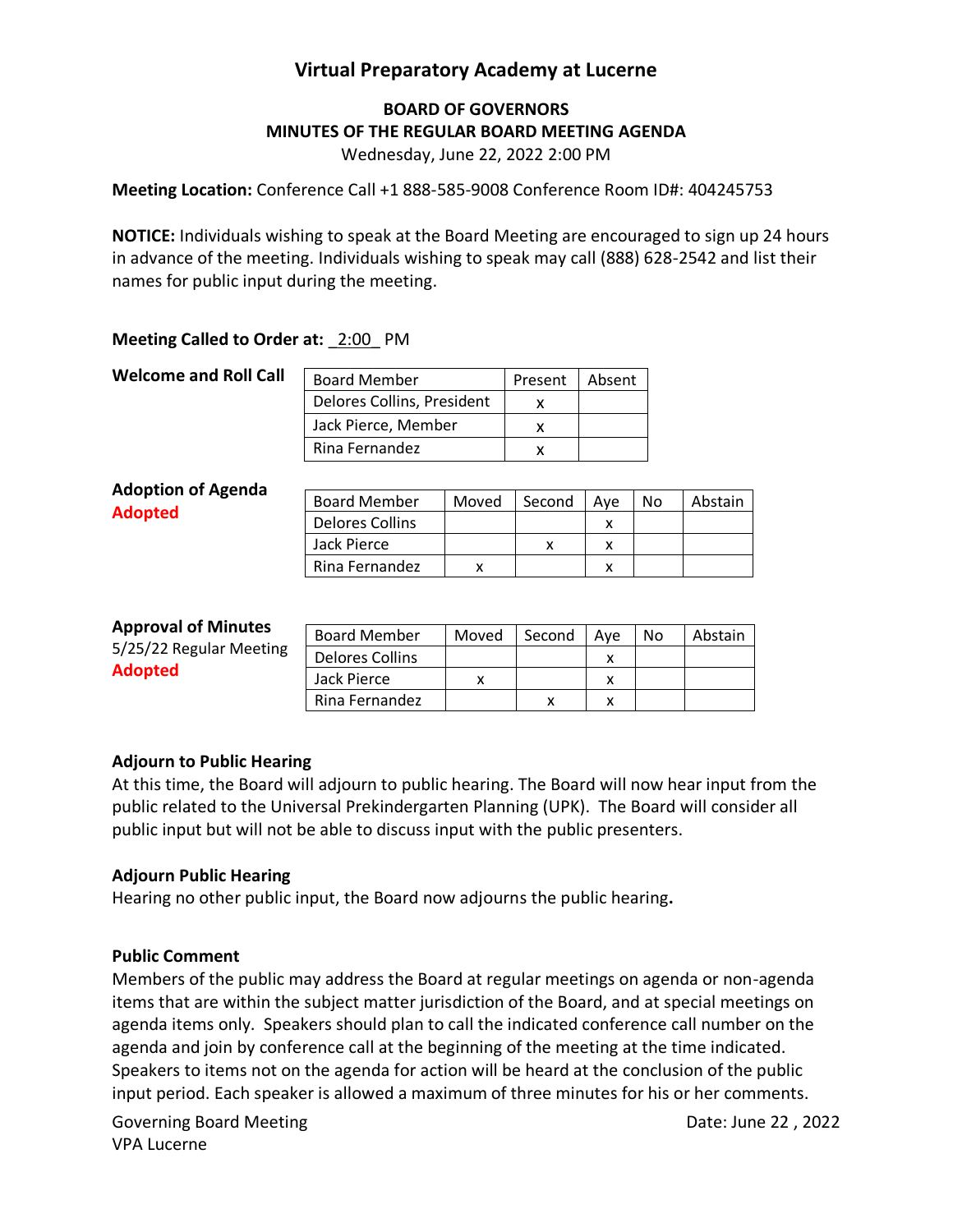Accommodations are made for translation and for those needing assistance. Each speaker may only make a single appearance at each Board Meeting. Exceptions are made for items labeled "Public Hearing".

## **Administrative Reports:**

Michelle Romaine, Head of School Kristen Mandell, Assistant Head of Schools/Operations Manager English Language Coordinator, Sandra Reynolds Ramirez *error in name was recognized and updated*

### **New Business for Action**

### **22.06.01 Education Protection Account (EPA) Adopted**

Pursuant to Article XIII, Section 36 of the California Constitution, school districts, county office of education, and community college districts (LEAs) are required to post an accounting of funds received from the Education Protection Account (EPA) and how those funds are expended on their district web sites**.** https://lucerne.virtualpreparatoryacademy.com/school-board/

| <b>Board Member</b> | Moved | Second | Ave | N٥ | Abstain |
|---------------------|-------|--------|-----|----|---------|
| Delores Collins     |       |        |     |    |         |
| Jack Pierce         |       |        |     |    |         |
| Rina Fernandez      |       |        |     |    |         |

### **22.06.02 Certificated Employee Contracts Adopted**

It is recommended that the Board ratify the following employee contracts to include: 22230007, 22230008, 22230009, 22230010, 22230011, 22230012, 22230013, 22230014, 22230015, 22230016, 22230017, 22230018, 22230019, 22230020, 22230021, 22230022, 22230023, 22230024, 22230025, 22230026, 22230027, 22230028, 22230029, 22230030. To include: one new high school teacher, re-hiring elementary teachers, re-hiring middle school teachers, re-hiring high school teacher, re-hiring administrative team, re-hiring student success coach, and hiring one new student success coach.

| <b>Board Member</b> | Moved | Second | Ave | No. | Abstain |
|---------------------|-------|--------|-----|-----|---------|
| Delores Collins     |       |        |     |     |         |
| Jack Pierce         |       |        |     |     |         |
| Rina Fernandez      |       |        |     |     |         |

## **22.06.03 Updated 22-23 School Calendar Adopted**

The 22-23 School Calendar was previously approved, but VPAL staff would like to formally recognize Juneteenth on the school calendar.

| <b>Board Member</b> | Moved | Second | Ave | N٥ | Abstain |
|---------------------|-------|--------|-----|----|---------|
| Delores Collins     |       |        |     |    |         |
| Jack Pierce         |       |        |     |    |         |
| Rina Fernandez      |       |        |     |    |         |